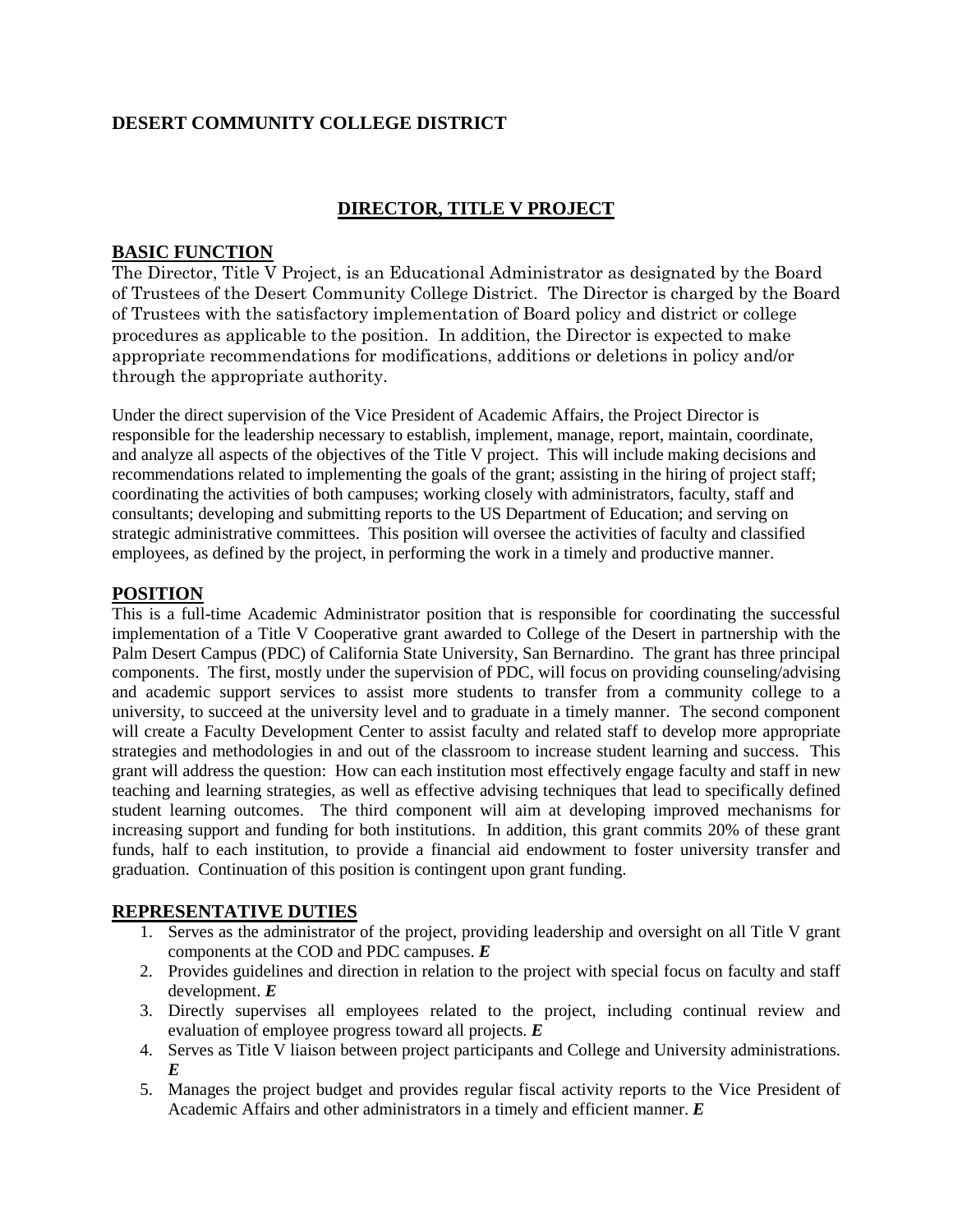- 6. Administers policies and procedures in collaboration with appropriate administrators in order to maintain appropriate record keeping and ensure that the project is meeting accurate reporting requirements. *E*
- 7. Facilitates maximum utilization of resources and personnel to reach objectives effectively. *E*
- 8. Monitors and evaluates progress of Title V components and their impact on the institutions. *E*
- 9. Maintains positive working relationships with Program Officer in Washington D.C. *E*
- 10. Maintains current knowledge of Title V policies, rules and regulations. Includes development of project manual and detailed implementation timelines. *E*
- 11. Establishes and maintains adequate information and training to the college and university communities in programs developed. *E*
- 12. Perform other duties as assigned.

## **KNOWLEDGE AND ABILITIES**

**Knowledge of:** Community Colleges; district policies and procedures; the mission and student population of California Community Colleges and the Coachella Valley; student development; methods of research and assessment; methods and practices of fund raising and development; resources and services that can benefit students from traditionally disadvantaged backgrounds; current practices in faculty and staff professional development; interpersonal skills including tact, patience, and diplomacy. **Ability to**: Work with internal and external participant in building and maintaining positive relationships; develop and manage a program budget; lead faculty and staff in staff development and training to improve student success; prepare and submit reports to supervisors and reporting agencies; utilize computer technology and appropriate software programs; communicate effectively both orally and in writing; demonstrate an understanding and sensitivity to the needs of diverse students, especially those from traditionally

disadvantaged backgrounds.The ability to speak Spanish is strongly desired.

## **MINIMUM QUALIFICATIONS;**

The Desert Community College District has established the following hiring criteria for all educational administrative positions. Minimum qualifications for service as an educational administrator shall be both of the following in accordance with Title 5 section 53420:

- Possession of a master's degree; and
- One year of formal training, internship, or leadership experience reasonably related to the administrator's administrative assignment.

### **DESIRABLE QUALIFICATION**

Strong expertise in the teaching/learning environment. Five (5) years of progressively responsible management experience required in higher education, preferably with similar programs, including demonstrated experience in training and supervision of employees. Strong background in report writing, formal communications and budget management. Strong interpersonal skills. Demonstrated experience in facilitating and collaborating work across college divisions and departments.

### **LICENSES AND OTHER REQUIREMENTS**

Valid California driver's license, must have an acceptable driving record and current vehicle insurance meeting State of California requirements.

## **WORKING CONDITIONS**

Office environment. Constant interruptions. Requires some evening and weekend responsibilities.